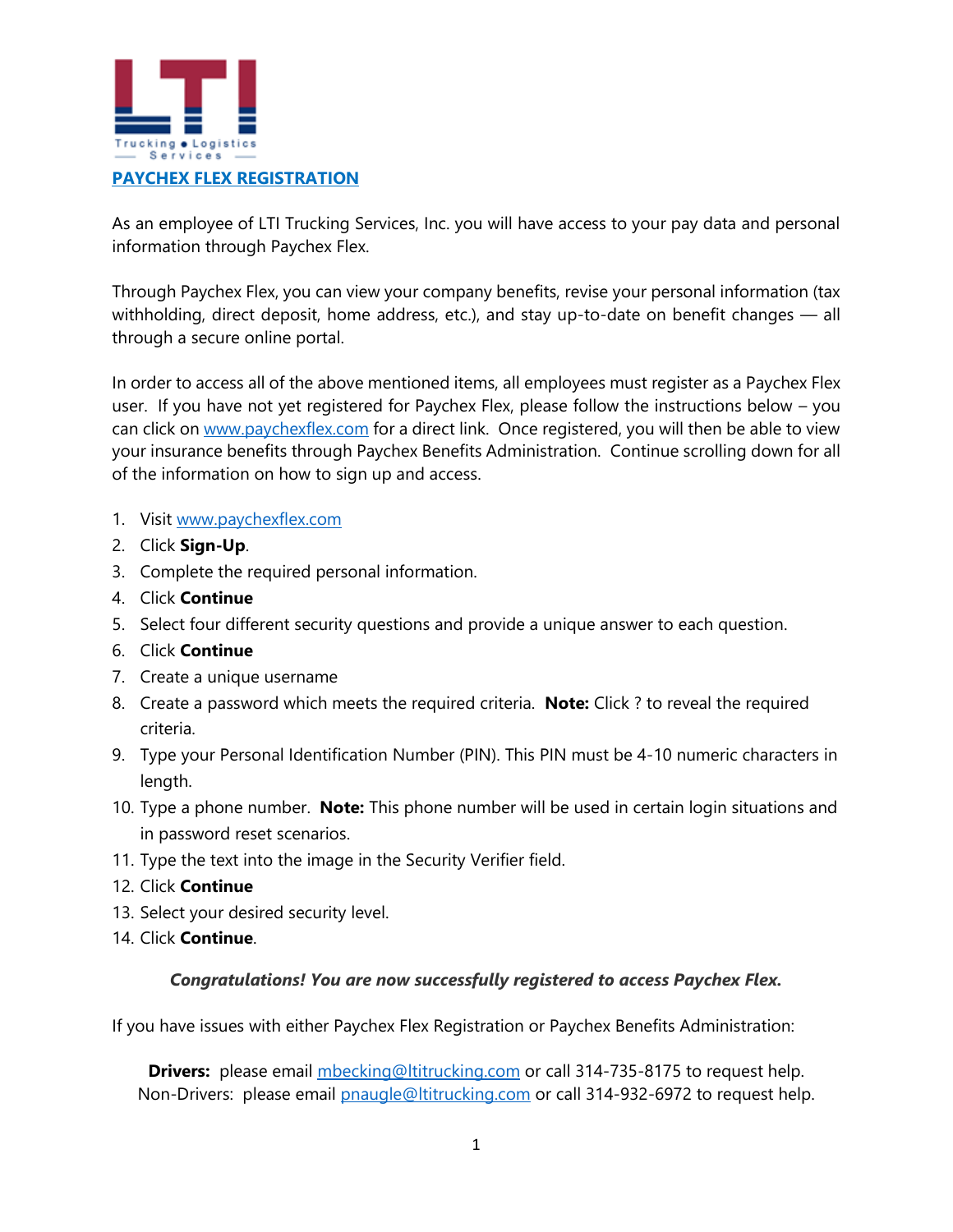

The Paychex Flex app offers employees an easy way to access their Paychex Flex account from an Apple iOS device or Android powered smartphone that is virtually identical to the desktop experience. The Paychex Flex app gives you 24/7 access to your pay and benefits data with the tap of an icon, and the option to log in with a touch of your finger. See the attached flyer for additional details and instructions.

*(PLEASE NOTE – at this time you are not able to enroll in benefits through the Paychex Flex app – you must enroll in benefits by signing in on a desktop or laptop computer.)*

## **INSURANCE BENEFITS - PAYCHEX FLEX BENEFITS ADMINISTRATION**

REMINDER . . . . as a full-time new hire of LTI Trucking Services, Inc., you are eligible for benefits after 90 days of employment. This includes: Medical, Dental, Vision, Short-Term Disability, Long-Term Disability, Life Insurance, Critical Illness and Accident coverage. If you elect to decline benefits as a new hire, or miss your window to enroll, you will be eligible to enroll again during Open Enrollment which happens every year during April for a May 1<sup>st</sup> effective date.

During your 90 day waiting period, please access the **Paychex Flex "Benefits Administration"** section to review and select your benefits. Following are some tips and guides to assist you. Also attached for your convenience is the **Employee Benefits Guide** you received as a new hire during orientation.

**Login in to Paychex Flex** (please do so from a desktop or laptop – at this time, you cannot enroll *in benefits through the Paychex Flex app)*

**Click on "Benefits Administration"**

**Resources** – the "Resource Library" link at the top of the screen has links to all of the **Plan Summaries** and **Benefit Guides**. Please review this material so you are prepared to select the appropriate coverage.

**Adding dependents** – if you would like to select coverage and enroll your Spouse and/or Dependents, please select "Edit Family". Once in this section, click on "Add A Family Member" or "Add Spouse" and enter the required data. Please do this before you start your benefit selections. If you are only selecting benefits for yourself (Employee Only Coverage), you do not need to complete this step.

**"Manage Benefit"** – you will see this for each line of coverage offered to you as a new hire of LTI Trucking. Please either select or waive coverage on each.